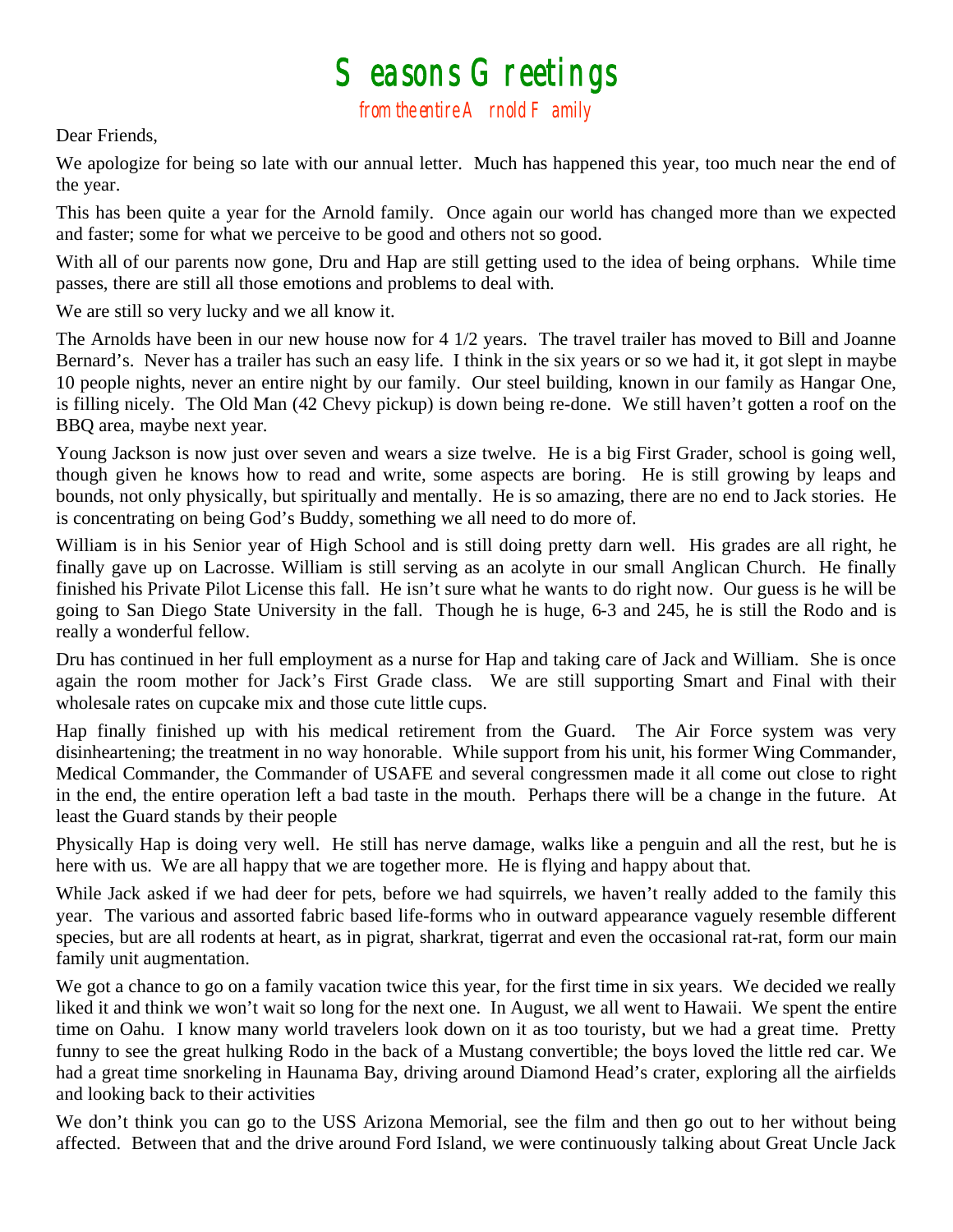and Aunt Muriel and what it had been like on 7 December 1941. We all owe our predecessors for our freedom and in our family we don't have far to look.

The big news for Brother Bruce and wife Lorena is Lorena is out of the pewter importing business, Ante Gifts was sold. Their daughter, Megan, is doing quite well at pre-school and is taking up more and more of their time. They seem to be surprised, but pleased. Once again we had Thanksgiving at their home, it is a beautiful place and the food was wonderful.

Brother Tuck, wife Robie and daughter Alison moved across the street into the old family home. They now have the same address as their horses. Brother Tuck is now an active member of the El Cajon Mounted Police and really enjoys it. Tuck is the Chairman for this year's Los Senderos annual ride, no small honor, and no small amount of work. Robie's job teaching Art at Valhalla High School seems to be even more enjoyable as the years go by. Ali is growing to be quite a young lady and enjoying school.

After years of doom and gloom predictions, sister Jacquie lost her radio station job in Oakland. In no time at all she landed a far better sales and marketing position and seems to be very pleased. Her calls are certainly less stressful than when she was at the radio station. We think Jacquie and her friend Becky will probably make it down for Christmas this year. It will be great to see them.

For the eighth year in a row in October, and for a change not on Hap's drill (no more of those) and not during OFA, our excellent friends from the RAF, Bob and Kay Denton, came to visit from the UK. Each year they say it their last trip, each year we welcome them back. This time they spent more time in San Diego than before, though we never seem to see enough of them. This year we got to go on a trip to Tucson and Page, Arizona and Laughlin, Nevada. Bob, Jack and Hap loved the aircraft museums and Boneyard in Tucson, Dru and Kay were really good sports and convinced everyone they had a great time also. We all had a great time visiting with Deb, Allison and Bill Childress and a super dinner at Hidden Valley. Everyone really enjoyed the stop at Page, with the speedboat ride to Rainbow Bridge, the world's highest natural bridge and a 50 nm trip each way. The weather was lovely and the plane performed flawlessly. It is always great to see the Dentons and they are the absolute best guests and tourists.

The Aviation and Marine insurance and accident investigation business is doing well, we still have six offices, San Diego, Long Beach, Phoenix, San Francisco, Honolulu and Pago Pago, American Samoa. Office travel has been very light for Hap, just one trip Dallas in February, one to San Francisco in December and the annual OFA meeting, this time in Sunriver, Oregon..

The high point trip this year was to Dallas for a roughly  $25<sup>th</sup>$  Year Reunion of the 91<sup>st</sup> Tactical Fighter Squadron, Hap's first operational unit. Thanks to Ray and Bev McCoy all the Bluebeaks got together, just like the old days, except 25 years older. It was amazing to see all those "old guys." Most everyone was recognizable, older but lucky to be there. Bob Solomon was the only one any of us had problems figuring out who he was. Bob was the commander when Hap got there and he looked exactly like he did 25 years ago. Amazing and pictures from the old days bore it out. Bob still dresses funny, but hasn't aged one single day.

The Baron has been replaced by N6867Y, a 1969 Turbo Aztec. Brother Tuck made the deal in July and by the end of August the newest Prince of Peace was airborne. She has far more interior space than the Baron and is faster at altitude. With the turbos, she will climb at gross from sea level right to flight level. She tops out at 220 knots true burning 40 gph up in the flight levels. Down where people live without oxygen she will do 175 knots true on about 25 gph. She has all the de-icing, except a hot plate and that is on order. She has a little less range than the Baron and seems a bit noisier, but all in all she is quite nice.

Hap and Brother Tuck made it to the Organization of Flying Adjusters (OFA) annual meeting in Sunriver, Oregon during the first part of September 1998, flying the company's new bird.

Those of you who have sent us your holiday letter, thanks! We really enjoy them, it is great to know what oru friends are doing. For those of you who don't send them, start!

This year, more than any year in the past, it has been made clear how lucky we are. We have been blessed with health in soul, mind and body. Those of our family here on earth are all healthy and extremely happy. Once again, we have concrete evidence of just how kind God has been to us this year. As we look over our Christmas list, we think of our friends, some we have seen, most whom we have not. We think of years gone by, time